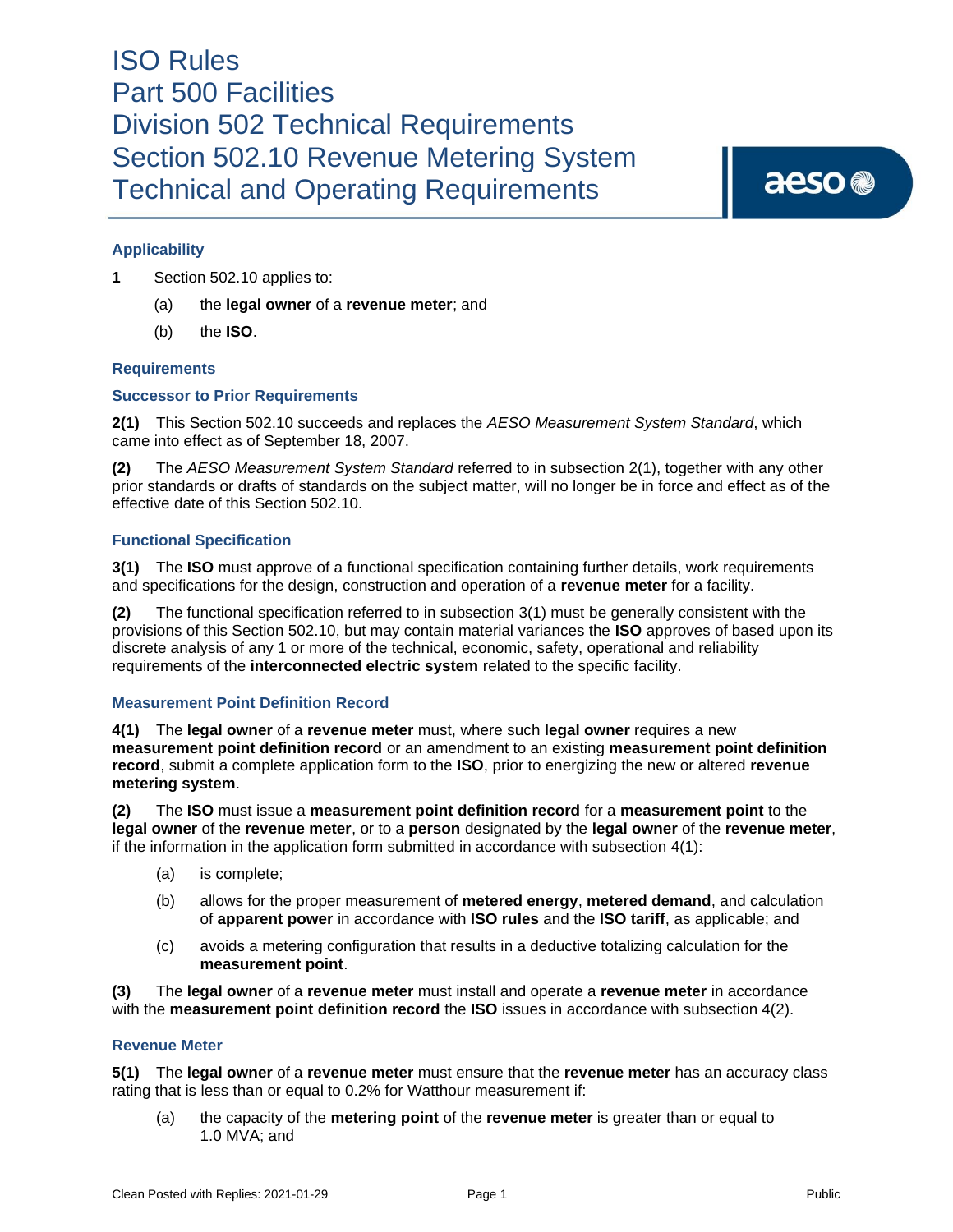

(b) the **revenue meter** is not the subject of a dispensation under the *Electricity and Gas Inspection Act*, RSC 1985 c E-4, as amended.

**(2)** The **legal owner** of a **revenue meter** must ensure that the **revenue meter** has an accuracy class rating that is less than or equal to 0.5% for Varhour measurement if:

- (a) the capacity of the **metering point** of the **revenue meter** is greater than or equal to 1.0 MVA; and
- (b) the **revenue meter** is not the subject of a dispensation under the *Electricity and Gas Inspection Act*, RSC 1985 c E-4, as amended.

#### **Measurement Transformer**

**6(1)** The **legal owner** of a **revenue meter** must ensure that the measurement transformer has an accuracy class rating less than or equal to 0.3% if:

- (a) the capacity of the **metering point** of the **revenue meter** is greater than or equal to 1.0 MVA; and
- (b) the measurement transformer is not the subject of a dispensation under the *Electricity and Gas Inspection Act*, RSC 1985 c E-4, as amended.

**(2)** The **legal owner** of a **revenue meter** must, unless the **ISO** approves otherwise, ensure that the measurement transformer:

- (a) is located and connected without compensation methods;
- (b) produces a real **metering point**; and
- (c) has a dedicated current transformer core for measurement.

#### **Metering Data**

**7(1)** The **legal owner** of a **revenue meter** must retain metering data from the **revenue metering system**, including a record of final estimates and adjustments, and the method used to perform the estimates or adjustments for a period of at least 8 years.

**(2)** The **legal owner** of a **revenue meter** must process metering data for each **measurement point** in accordance with the algorithm in the **measurement point definition record** issued in accordance with subsection 4(2).

**(3)** The **legal owner** of a **revenue meter** must, within 30 **days** of energizing the **revenue meter** for the first time, validate the **metering equipment** and the metering data.

**(4)** The **legal owner** must maintain validation records until the date of the next in-situ test performed.

#### **Revenue Meter Testing and Reporting**

- **8(1)** The **legal owner** of a **revenue meter** must perform in-situ testing:
	- (a) upon a change of any **metering equipment** associated with the **revenue meter**; and
	- (b) as per the testing intervals set out in Table 1: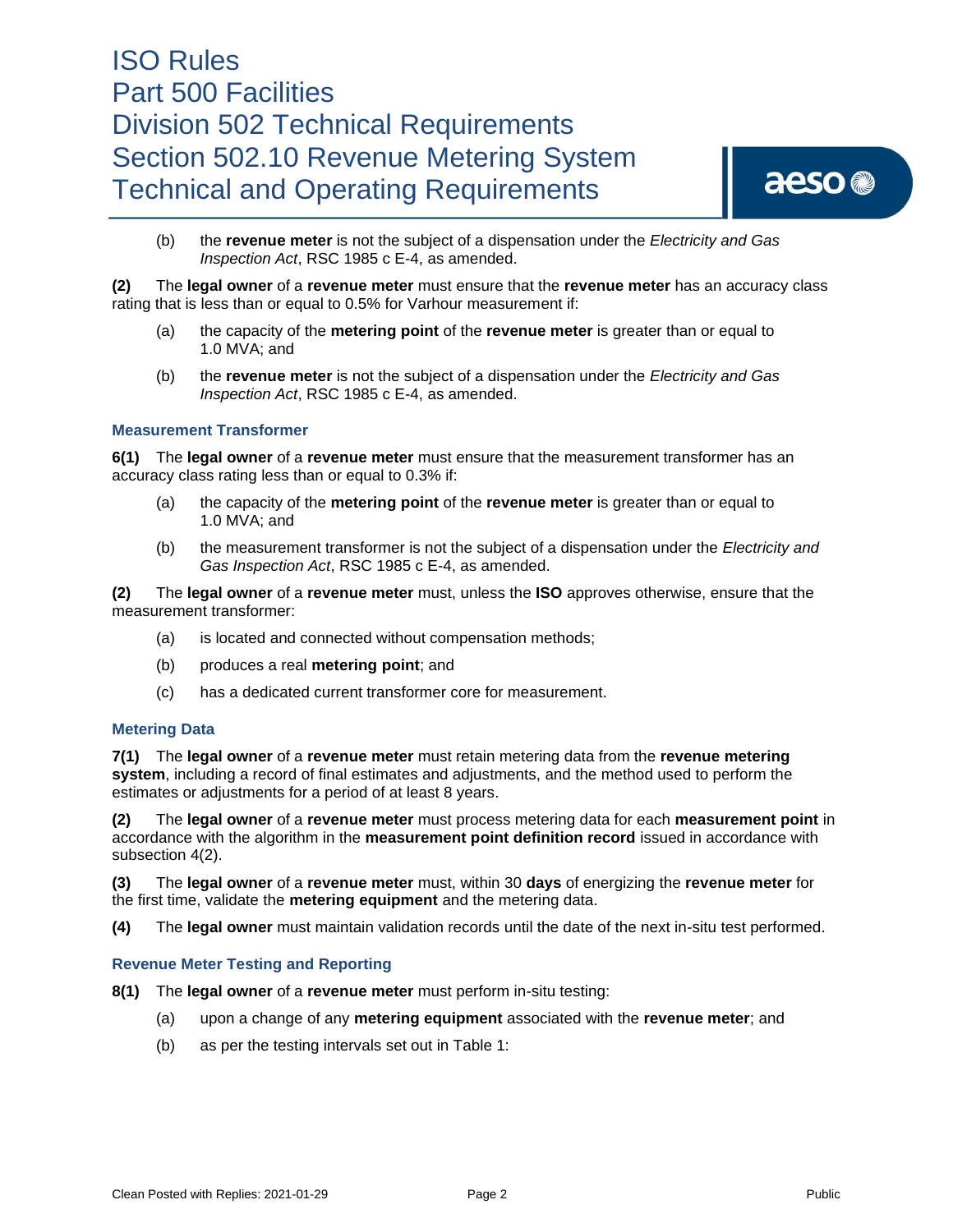aeso<sup>®</sup>

### **Table 1 – In-situ Testing Frequency Based on Revenue Meter MW Class**

| <b>MW Class</b> |                                                                     | <b>Testing Interval</b> |                                                                                               |
|-----------------|---------------------------------------------------------------------|-------------------------|-----------------------------------------------------------------------------------------------|
| (i)             | Greater than 20 MW                                                  | (A)                     | Every 2 years from the date of<br>commissioning; or                                           |
|                 |                                                                     | (B)                     | For existing revenue meters, every<br>2 years from the date of the previous in-<br>situ test. |
| (ii)            | Greater than or equal<br>to 5 MW and less than<br>or equal to 20 MW | (A)                     | Every 4 years from the date of<br>commissioning; or                                           |
|                 |                                                                     | (B)                     | For existing revenue meters, every<br>4 years from the date of the previous in-<br>situ test. |

**(2)** The **legal owner** of a **revenue meter** must calculate the MW class in subsection 8(1)(b) as follows:

- (a) determine the total active energy in MWh at the **measurement point** for the calendar year; and
- (b) divide the total active energy determined in subsection 8(2)(a) by the number of settlement intervals in the same calendar year, including the intervals in which active energy is zero.

**(3)** The **legal owner** of a **revenue meter** must provide the results of the in-situ test performed in subsection 8(1) to the **ISO** if the test resulted in an error measurement of +/- 3%.

**(4)** Notwithstanding subsections 8(1), 8(2) and 8(3) above, the **legal owner** of a **revenue meter** must, at the request of the **ISO**, complete and report the results of an in-situ test for the **metering equipment** within 30 **days** of receiving the **ISO**'s request or within a mutually agreed time frame.

#### **Measurement Data Corrections**

**9** The **legal owner** of a **revenue meter** must, if the **legal owner** discovers an error in measurement data, where the net difference in consumption from the measurement data previously submitted to the **ISO** is:

- (a) 100 MWh or greater, for sites other than large micro-generation; or
- (b) 100 kWh or greater for large micro-generation sites,

notify the **ISO** in writing of the reason for the error.

#### **Restoration**

**10(1)** The **legal owner** of a **revenue meter** must, upon becoming aware of a failure of the **revenue metering system**, restore the **revenue metering system** within 30 **days**.

**(2)** The **legal owner** of a **revenue meter** must notify the **ISO** in writing of the failure if the **legal owner** is unable to restore the **revenue metering system** within 30 **days** in accordance with subsection 10(1).

**(3)** The **legal owner** of a **revenue meter** must include a plan to restore the **revenue metering system** when notifying the **ISO** in accordance with subsection 10(2).

**(4)** The **legal owner** of a **revenue meter** must notify the **ISO** in writing after completing the restoration of the **revenue metering system** in accordance with the plan referred to in subsection 10(3).